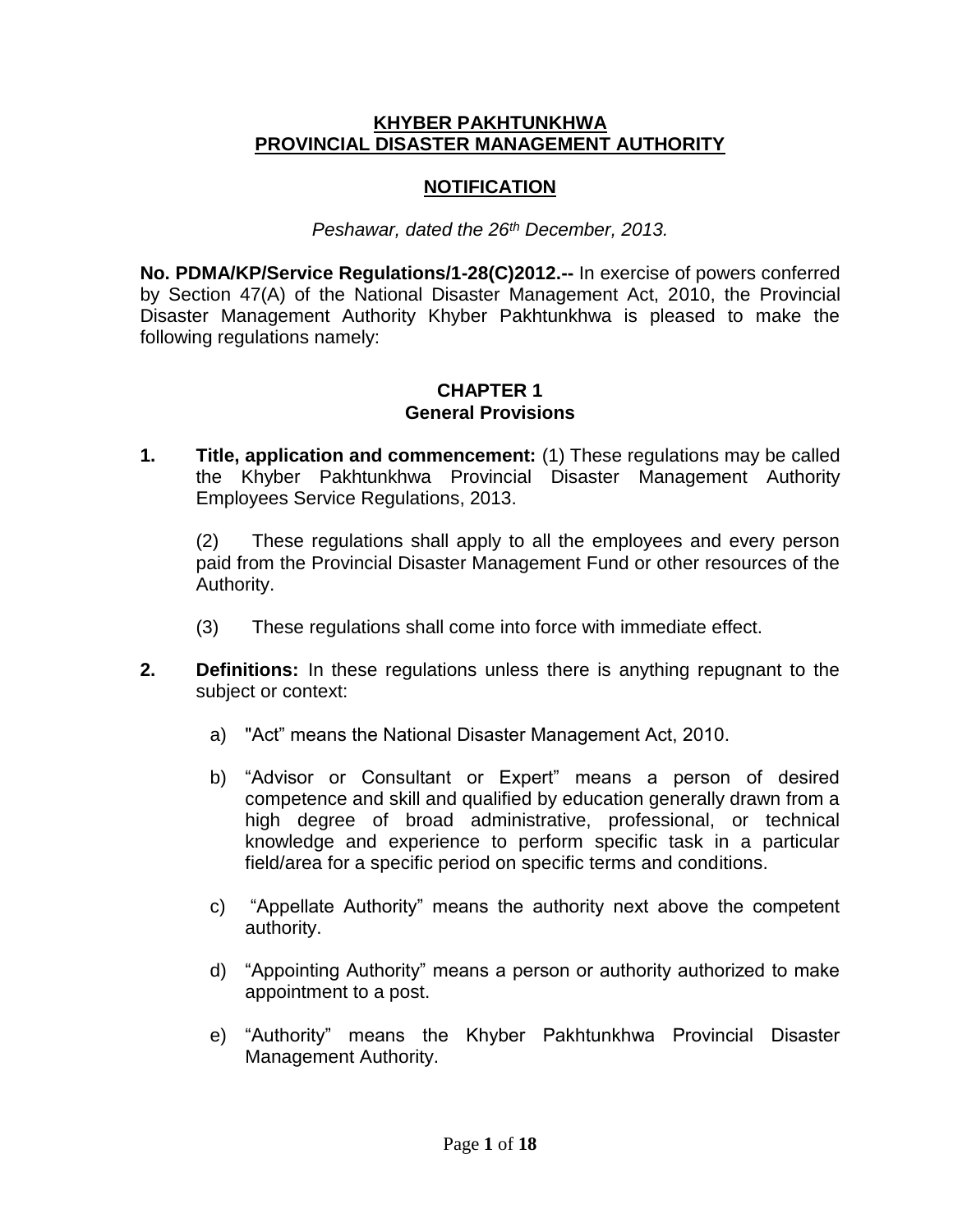- f) "Backward Areas" means areas declared as such by the Provincial government except FATA.
- g) "Basic pay scales" means pay scales prescribed by the Government of Khyber Pakhtunkhwa and adopted by the Authority.
- h) "Cadre" means the strength of a service or a post of a service sanctioned as a -separate unit.
- i) "Chairperson" means the Chairperson of the Authority.
- j) "Chief Minister" means the Chief Minister of the Province of Khyber Pakhtunkhwa.
- k) "Chief Secretary" means the Chief Secretary to Government of Khyber Pakhtunkhwa.
- l) "Competent Authority" means the appointing Authority.
- m) "Confirmation" means the substantive appointment to a sanctioned post.
- n) "Day" means a calendar day, beginning and ending at mid night.
- o) "DDMU" means the District Disaster Management Unit as defined in Section 18(i) of the Act.
- p) "Director General" means the Director General of the Authority.
- q) "Duty" includes the performance of the normal work and;
	- i. Period spent on training or courses, conferences, and meetings etc, in or outside Pakistan with the approval of the competent authority.
	- ii. Compulsory waiting for posting, attending obligatory departmental examination, and trainings or seminars;
	- iii. Service as a probationer;
	- iv. Joining time, and journey from and to the place of posting in case of transfer;
	- v. Travel period spent away from normal place of work on official assignment.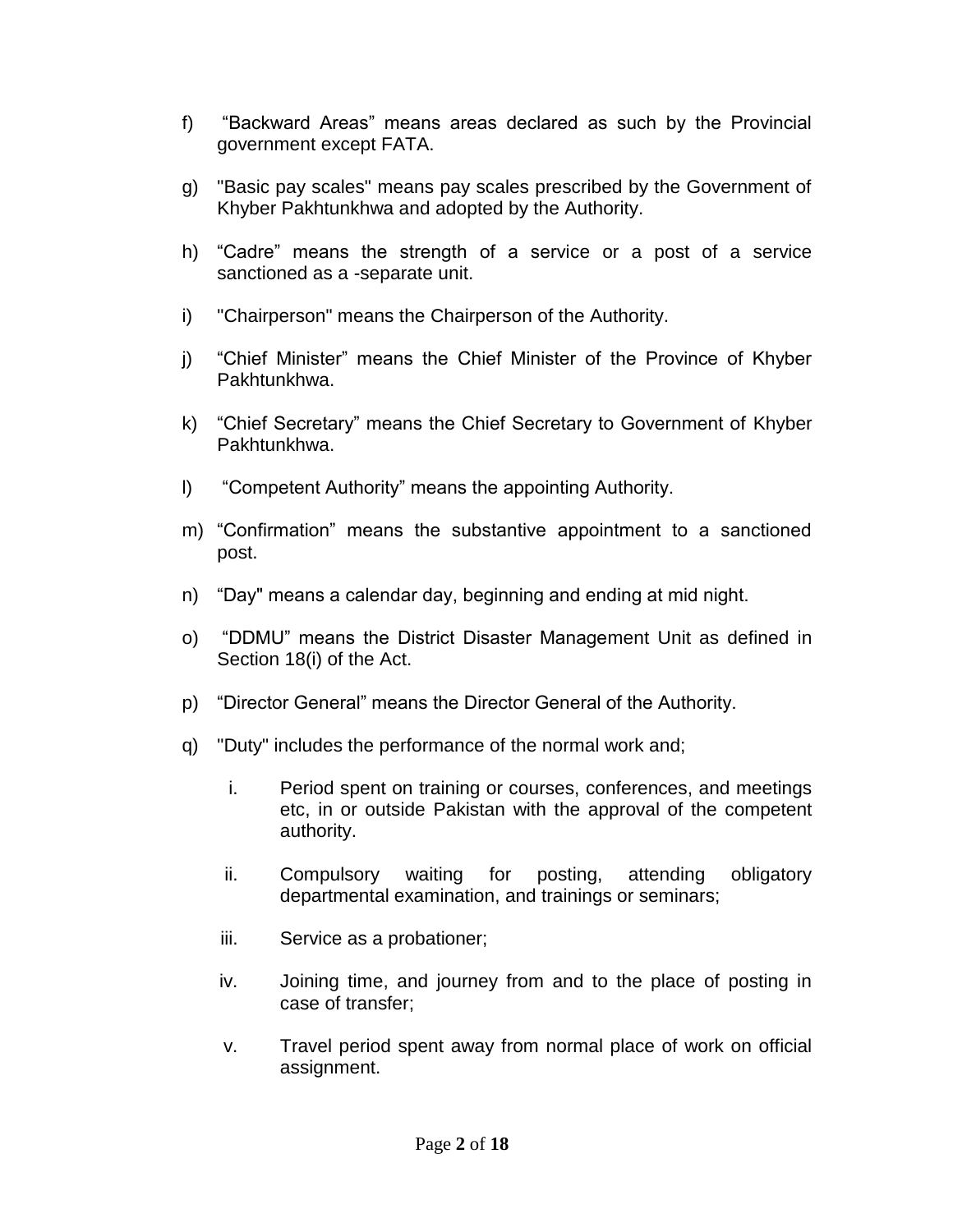- r) "Employee" means a person appointed by the Authority on regular basis but does not include:
	- i. a person who is serving in the Authority on deputation basis;
	- ii. a person appointed on contract basis; and
	- iii. a person appointed on temporary basis in case of impending disaster or emergency.
- s) "Family" means employee's spouse children and stepchildren, residing with and wholly dependent upon him. Except where otherwise specified, includes his parents, sisters and minor brothers, if residing with and wholly dependent upon him.
- t) "Fixed pay" means the lump sum amount of remunerations permissible to a post.
- u) "Government" means the Government of Khyber Pakhtunkhwa.
- v) "Head of wing" means an officer designated as in charge of a wing.
- w) "Honorarium" means the remuneration which may be granted to an employee of the Authority on accomplishment of the special work of an occasional nature in addition to his normal duties.
- x) "Joining time" means the time permissible to an employee to join a new post or spent to travel from or to a station to which he is posted.
- y) "Lien" means the right of an employee to hold substantively, a permanent post to which he has been appointed and confirmed.
- z) "Pay" means the basic pay drawn by an employee other than special with the monthly salary, as defined in FR-9(21);
- aa) "Penalty" means a penalty as prescribed in these regulations.
- bb) "Permanent Post" means a post sanctioned without limit of time and carries a definite scale.
- cc) "Personal Pay" means additional pay granted to an employee:
	- i. to save him from loss of substantive pay in respect of a permanent post due to revision of pay or abolition of such substantive post otherwise than as a disciplinary measure; and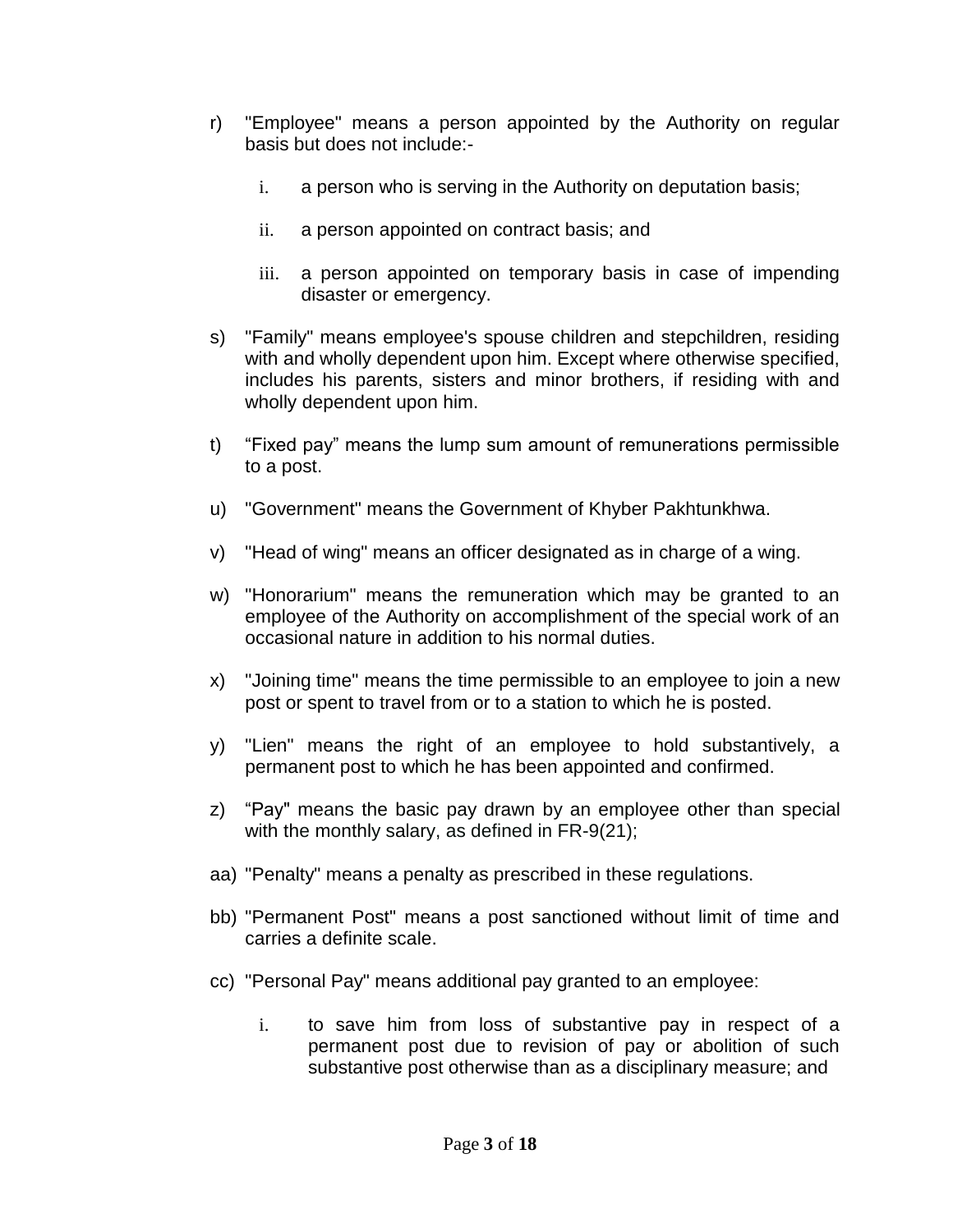- ii. in exceptional circumstances on other personal considerations,
- dd) "Prescribed" means prescribed by these regulations.
- ee) "Province" means the Province of Khyber Pakhtunkhwa.
- ff) "Schedule" means Schedule to these regulations.
- gg) "Selection/ Promotion Committee" means a Committee constituted for the purpose of making recommendations for appointment by initial recruitment or promotion to posts in BPS-18 and below.
- hh) "Service" means the service rendered in connection with the affairs of the Authority.
- **3. Cadre and Posts:** The service of the Authority comprises of following cadres, and each cadre shall consist of the sanctioned posts as appeared in schedule – I appended to these regulations:
	- 1) General Cadre
		- a. HR/Administration
		- b. Relief & Operations
		- c. Support Staff
	- 2) Technical Cadre
		- a. Information Technology
		- b. Public Relations
		- c. Planning
		- d. Infrastructure
		- e. Monitoring & Evaluation
	- 3) Finance & Account Cadre
	- 4) Drivers and Class-IV
	- 5) Any other cadre created from time to time by the Authority.
- **4. Appointment:** All appointments in service of Authority, whether by initial recruitment or otherwise, shall be made in accordance with the procedure laid down in these regulations.
- **5. Employment to be whole time:** Unless in any case it is otherwise provided, the whole time of an employee is at the disposal of the Authority and he may be employed in any manner required by the authority without claim for additional remuneration.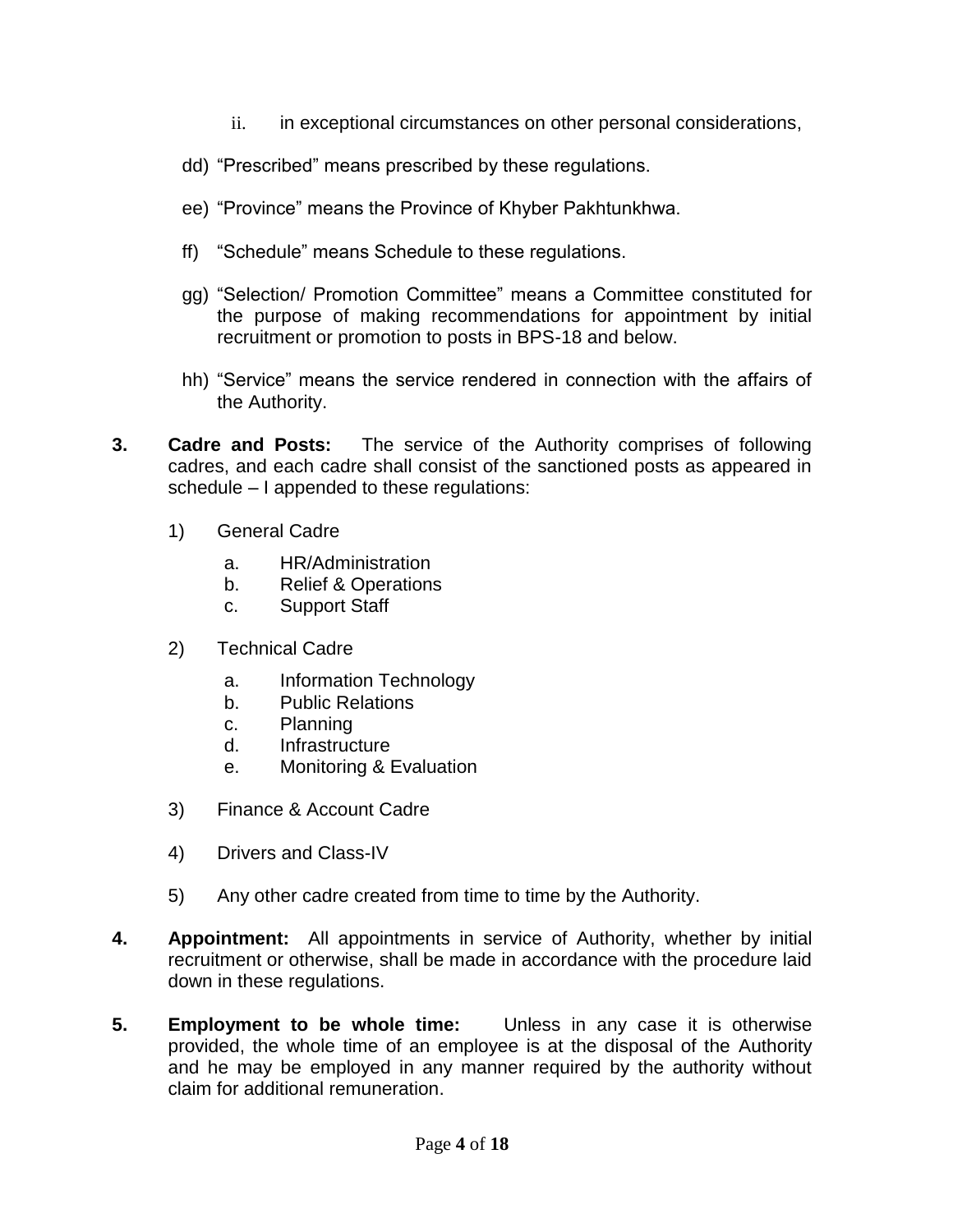**6. Pay and Allowances:** (1) The employees of the Authority shall be entitled to receive pay and allowances equal to the rate as notified by the Government from time to time and adopted by the Authority, as well as additional allowances allowed by the Authority.

(2) Officers and officials on deputation to the Authority shall draw their salary and allowances as drawn from the lending agency immediately prior to their deputation to the Authority, or as mutually agreed between the lending agency and Authority.

(3) The employees in possession of Government residential accommodation shall not be entitled to Housing Subsidy Allowance.

# **CHAPTER II**

## **Appointment and Promotion**

#### **PART I General**

**7. Appointing Authority:** Following shall be the authorities competent to make appointments to various posts as appearing against them:

| a) | Authority                  | Posts in BPS 18 and above                                 |
|----|----------------------------|-----------------------------------------------------------|
|    | b) Chairperson             | Posts in BPS 17 or equivalent                             |
|    | c) Director General        | Posts in BPS 11 to 16 or equivalent                       |
| d) | Director HR/Administration | Posts in BPS 1 to 10 or equivalent in<br>respective Cadre |

- **8. Methods of Appointment:** Appointment to posts shall be made on recommendation of the Selection/ Promotion Committee from among the candidates having the prescribed educational qualifications and experience. The recommendations shall be formulated on completion of a competitive process, or selection on merit cum fitness through following methods:
	- a) By initial recruitment in accordance with Part-II of chapter-II.
	- b) By promotion in accordance with Part-III of chapter-II.
	- c) By transfer in accordance with Part-IV of chapter-II.
	- d) By temporary appointment in accordance with Part V of chapter-II.
- **9. Selection/ Promotion Committees:** Selection/ Promotion Committees shall be constituted for conducting test/interviews of candidates and making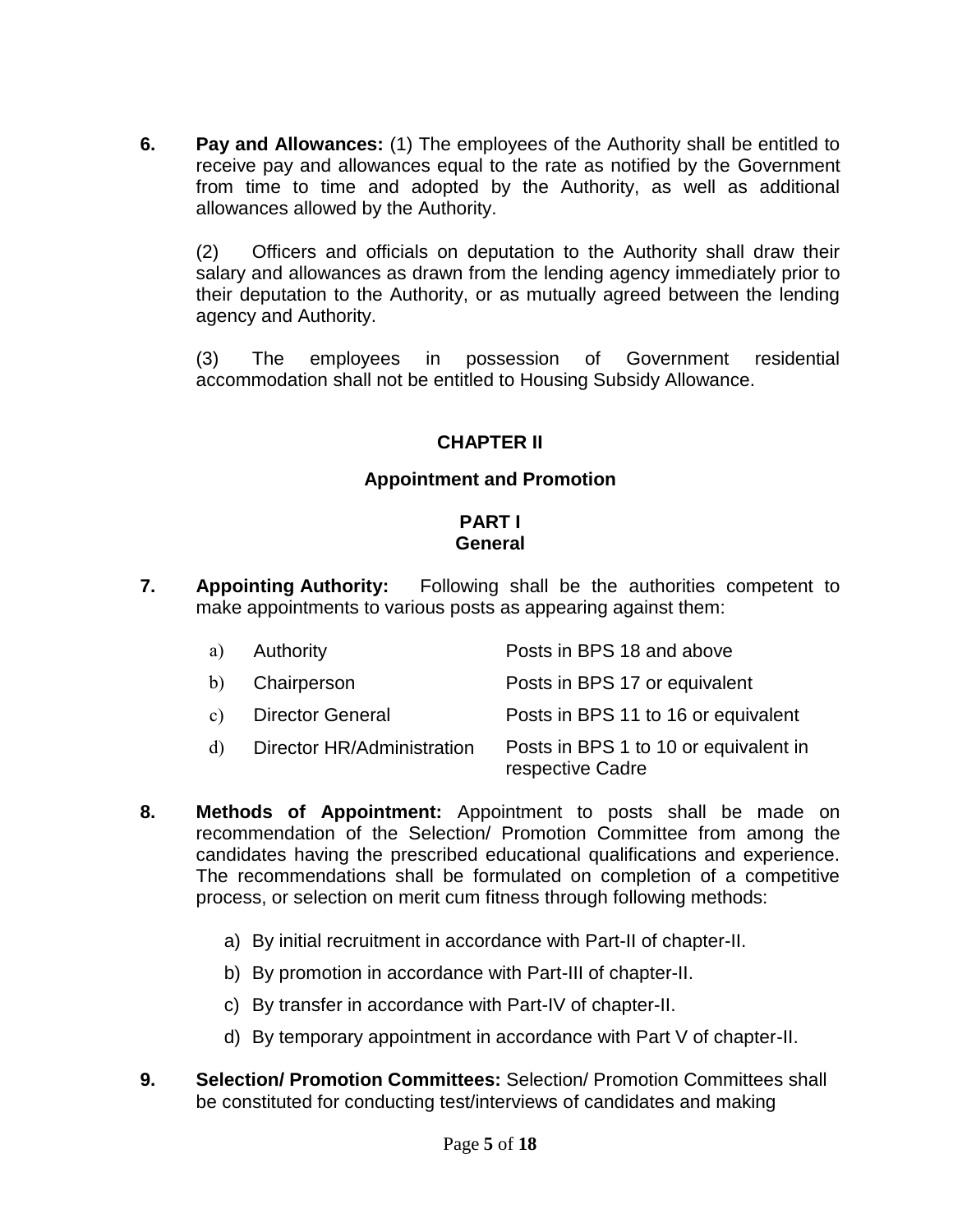recommendations to Appointing Authority for initial recruitment and promotion to posts in basic pay scale 18 and below or equivalent as under :-

# (i) **Selection/ Promotion Committee for posts in BPS 17 to 18 and equivalent**: -

|                                                                     | Secretary Relief, Rehabilitation & Settlement<br>a)<br>Department |                                                                                            | Convener   |  |  |  |
|---------------------------------------------------------------------|-------------------------------------------------------------------|--------------------------------------------------------------------------------------------|------------|--|--|--|
|                                                                     | b)                                                                | <b>Director General</b>                                                                    | Member     |  |  |  |
|                                                                     | c)                                                                | Representative of Establishment Department<br>(Not below the rank of Additional Secretary) | Member     |  |  |  |
|                                                                     | d)                                                                | Representative of Finance Department<br>(Not below the rank of Additional Secretary)       | Member     |  |  |  |
|                                                                     | e)                                                                | Director of concerned cadre/wing<br>Member                                                 | Co-opted   |  |  |  |
|                                                                     | f)                                                                | Director HR/Administration<br>Member                                                       | Secretary/ |  |  |  |
| Selection/ Promotion Committee for posts in BPS 11 to 16: -<br>(ii) |                                                                   |                                                                                            |            |  |  |  |
|                                                                     | a)                                                                | <b>Director General</b>                                                                    | Convener   |  |  |  |
|                                                                     | b)                                                                | Director HR/Administration                                                                 | Member     |  |  |  |
|                                                                     | $\mathbf{C}$<br>a.                                                | Director of concerned Cadre/Wing<br>Member                                                 | Co-opted   |  |  |  |
|                                                                     | d)<br>i.                                                          | <b>Representative of RR&amp;S Deptt</b><br>(Not below the rank of Deputy Secretary)        | Member     |  |  |  |
|                                                                     | e)                                                                | <b>Assistant Director Establishment</b><br>Member                                          | Secretary/ |  |  |  |
| (iii)                                                               | Selection/ Promotion Committee for posts in BPS 1 to 10: -        |                                                                                            |            |  |  |  |
|                                                                     | a)                                                                | Director HR/Administration                                                                 | Convener   |  |  |  |
|                                                                     | b)                                                                | Director of concerned Cadre/Wing                                                           | Co-opted   |  |  |  |
|                                                                     |                                                                   |                                                                                            | Member     |  |  |  |
|                                                                     | c)                                                                | <b>Representative of RR&amp;S Deptt</b>                                                    | Member     |  |  |  |
|                                                                     | d)                                                                | <b>Assistant Director Establishment</b><br>Member                                          | Secretary/ |  |  |  |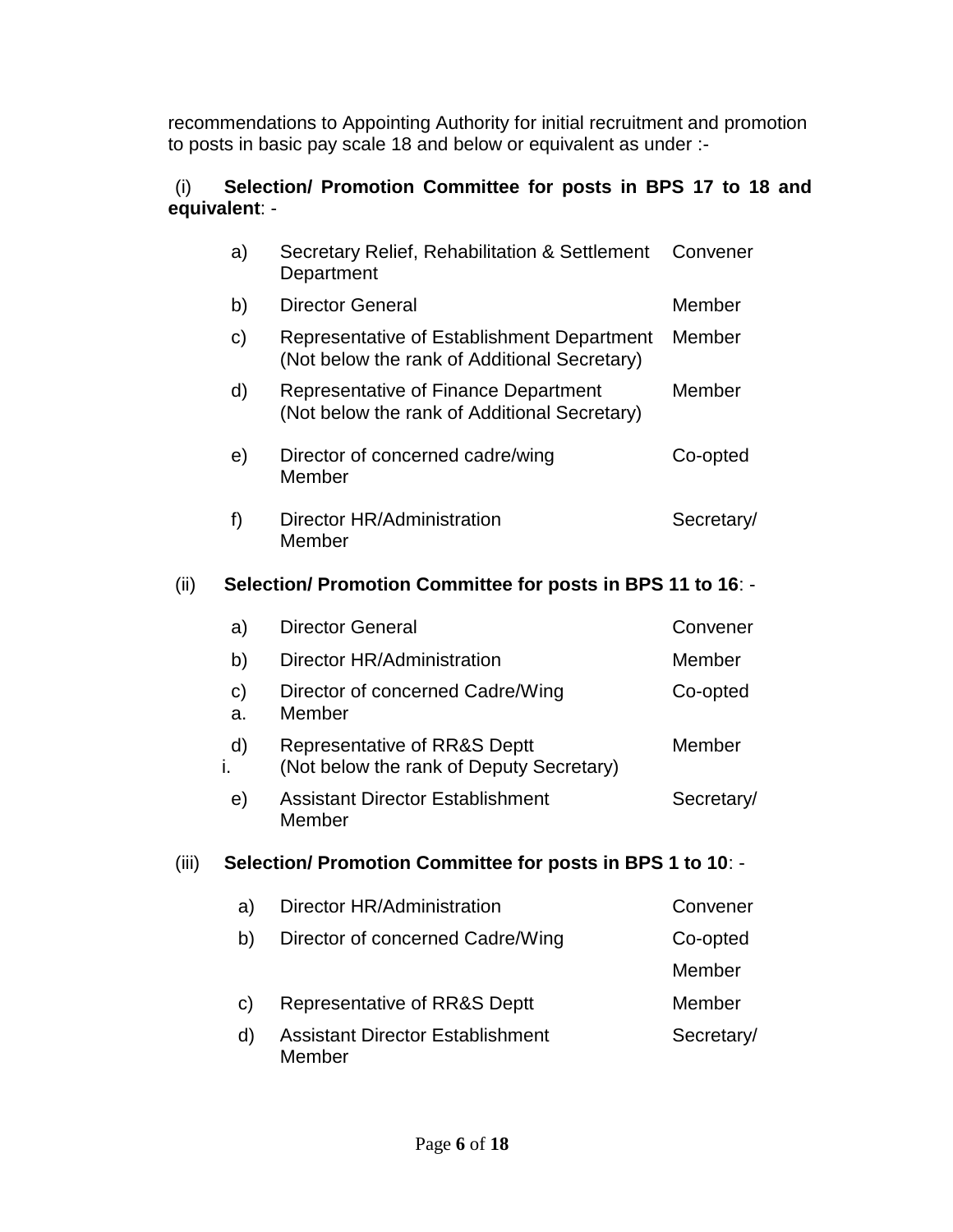#### **PART – II**

## **Initial Recruitment**

**10. Regional Allocation:** The Authority shall observe the following regional allocation: -

| oN.S | Regions | Areas                                                                                                                                                                                                                           |
|------|---------|---------------------------------------------------------------------------------------------------------------------------------------------------------------------------------------------------------------------------------|
| i.   |         | Peshawar, Nowshera, Charsadda, Mardan and Swabi                                                                                                                                                                                 |
|      |         | districts                                                                                                                                                                                                                       |
| ii.  | 2       | Swat, Dir Upper, Dir Lower, Chitral, Buner, Shangla,<br>Kohistan Malakand Protected Areas (Swat Ranizai and<br>Sam-Ranizai), Batagram and Tor Ghar Districts, and<br>backward areas of Haripur, Mansehra and Swabi<br>district. |
| iii. | 3       | Dera Ismail Khan, Tank, Bannu, Lakki Marwat, Kohat<br>and Karak districts                                                                                                                                                       |
| iv.  | 4       | Abbottabad, Haripur and Mansehra districts excluding<br>backward areas of Mansehra district which form part of<br>Region-2                                                                                                      |

- **11. Other Quotas:** All Quotas as prescribed by the government from time to time shall be observed by the Authority except disabled quota which will be observed only where it is no hindrance in the discharge of duty.
- **12. Advertisement of Vacancy:** All vacancies to be filled in by initial appointment shall be advertised in national and regional newspapers as well as on the Authority's website.
- **13. Fulfillment of Prescribed Conditions:** On receipt of applications, the HR/Administration Wing shall prepare a short list of candidates for each post who fulfill the prescribed conditions including educational qualifications, experience and the age limit for the post as laid down in Schedule – II to these regulations.
- **14. Domicile:** Citizens of Pakistan having valid domicile of the province shall be eligible for appointment to a post in the Authority provided that domicile of female before marriage shall be the place of her birth while after marriage district of domicile of her husband shall be considered her domicile.
- **15. Relaxation in Upper Age Limit:** (1) Age limit over and above the maximum age limit may be relaxed by the Authority in case of non-availability of eligible candidates within the prescribed age limit in respect of the candidates mentioned hereunder in column 2 to the extent given against each under column in 3: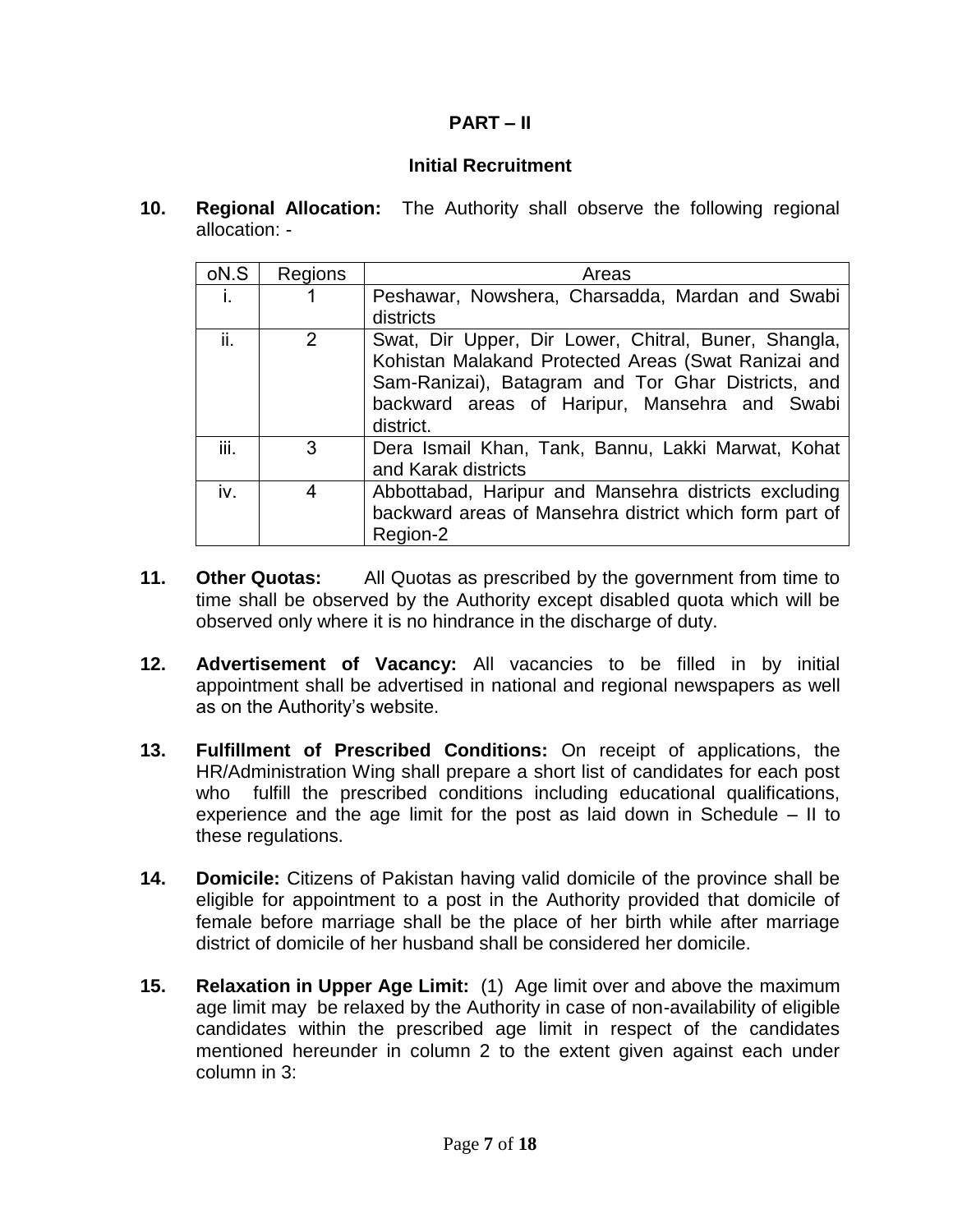|       | S. No.   Category of Candidates                                                                                                                                                 | Age relaxation admissible             |
|-------|---------------------------------------------------------------------------------------------------------------------------------------------------------------------------------|---------------------------------------|
|       |                                                                                                                                                                                 |                                       |
| (i)   | Candidates belonging to backward<br>areas of the Province.                                                                                                                      | 3 years automatic relaxation          |
| (ii)  | Persons who have completed 2 years<br>continuous Government service or<br>Autonomous Bodies or<br>Semi<br>Autonomous Bodies on the closing<br>date for receipt of applications. | Upto 10 years automatic<br>relaxation |
| (iii) | Disabled persons.                                                                                                                                                               | vears                                 |

- (2) Where a candidate is entitled to age relaxation under more than one category specified in sub-rule (1), he shall be allowed age relaxation in only one category.
- **16. Submission and verification of certain documents on arrival:** (1) Candidate offered appointment in the Authority shall submit the following documents to the Authority at joining time besides joining report:
	- a) **Certificate of Medical Fitness**: Candidate offered appointment shall provide a certificate issued by a Medical Superintendent of Police and Services Hospital on prescribed format, to the effect that he is in good mental and bodily health and that he is not suffering from any form of physical defect/disability/ illness/infectious disease which is likely to hinder discharge of duties.
	- b) **Character Certificate**: Candidate offered appointment if not already in service of the Authority, or the Federal or Provincial Government, or an establishment set up or managed by the Government shall provide a character certificate from two officers of BPS 17 or above in the service of the Federal/ Provincial Government.
	- c) **Educational Qualifications:** The Authority shall carry out authentication/verification of educational certificate(s) and degree(s) provided by an appointee, from respective Education Boards and Universities within a period of six months from the date of joining of duties by the employee.
	- (2) The Authority may verify the Character and antecedents of the appointee by means of Police verification, and if in the opinion of the Appointing Authority the character and antecedents are satisfactory, the appointee may assume charge of the post. In case certificate(s) /degree(s) are found fake at any stage the employee shall be immediately removed from service.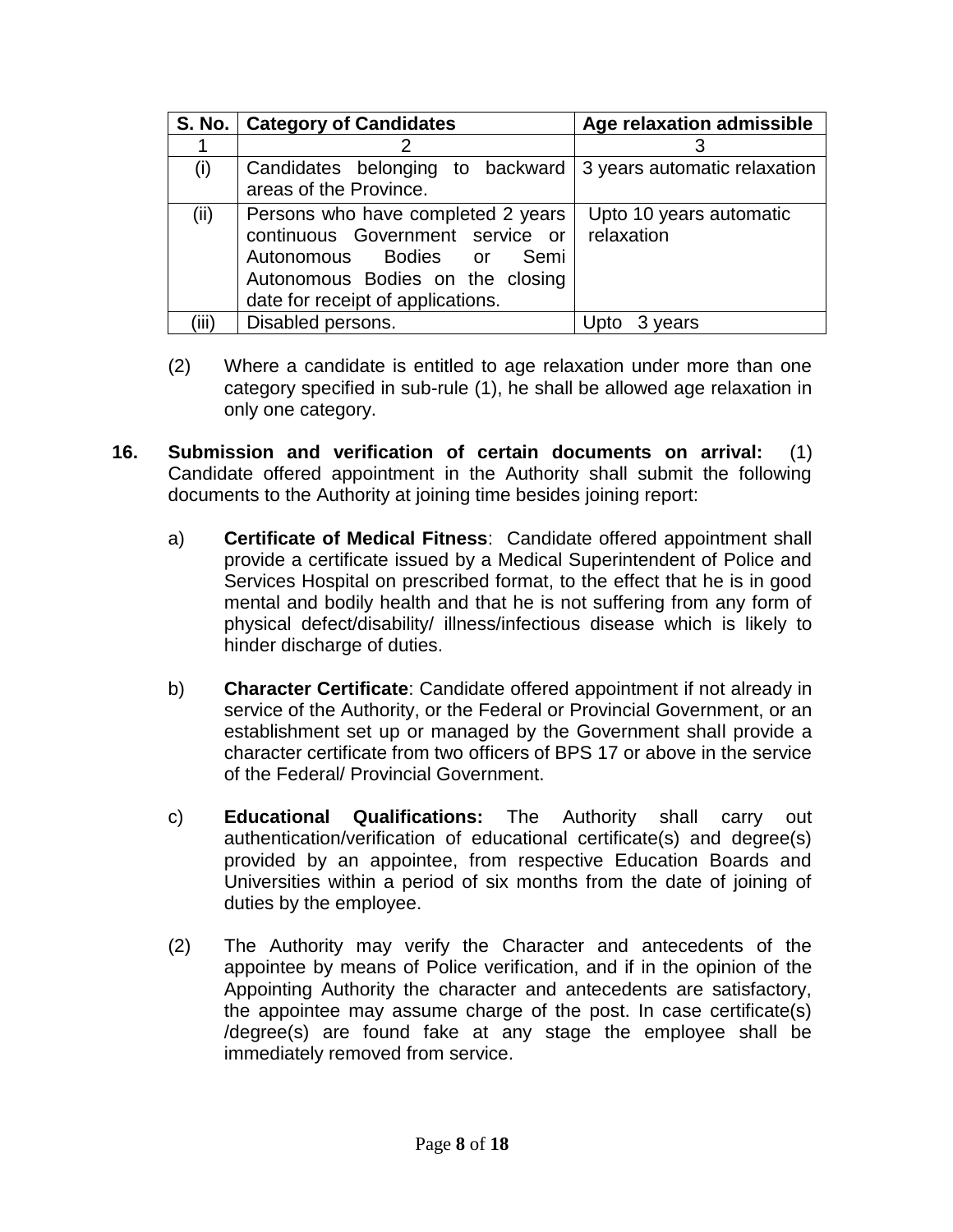#### **PART-III Appointment by Promotio**n

- **18. Conditions Prescribed for Promotion:** Subject to provision of these regulations an employee f**u**lfilling the following conditions, shall be considered for promotion to a higher post reserved for promotion in the cadre to which he belongs in the order of seniority:
	- a) Seniority
	- b) Qualifying Service,
	- c) Eligibility threshold (minimum score/marks in PERs/ACRs)
	- d) Qualifications as prescribed for promotion,
	- e) Relevance of Experience
	- f) Training etc.
	- g) Physical Fitness Certificate
- **19. Selection/ Promotion Committees:** The Selection/ Promotion Committees shall function as Promotion Committees within their respective jurisdictions as specified in 9 (i), (ii) & (iii) of these regulations.
- **20. Manner of Processing:** (1) The Selection/ Promotion to posts in BPS 18 and below shall be made by respective appointing authorities on the recommendation of the concerned Selection/ Promotion Committee.
	- (2) The Promotion Committee shall consider eligible employees in order of seniority and either:
		- a) Recommend an employee for promotion; or
		- b) Recommend an employee for supersession on the ground of being unfit for promotion at the time of consideration for the reason to be recorded in writing; or
		- c) Defer consideration of promotion of an employee in case:
			- i. the service record is incomplete or any other document or information required by the Selection/ Promotion Committee for determining employee's fitness for promotion is not available; or
			- ii. disciplinary or departmental proceedings are pending against the employee whose promotion case comes up for consideration before the Selection/ Promotion Committee; or
			- iii. the employee is on deputation to government, or autonomous bodies; or
			- iv. the employee does not possess the requisite length of service; or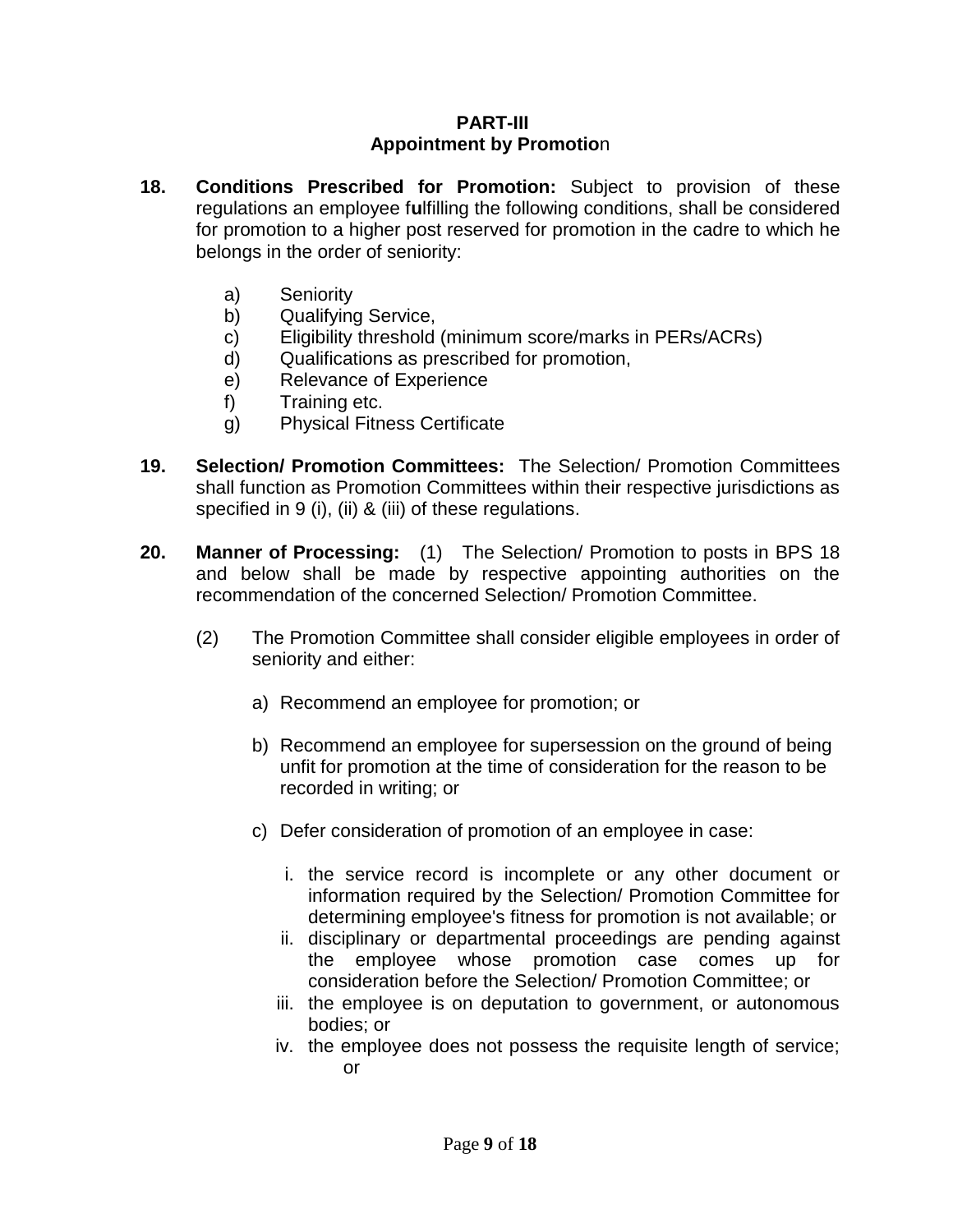- v. the employee has not undergone the prescribed training or passed the departmental examination for reasons beyond his control; or
- vi. the employee's seniority is subjudice;

**Provided** that in case of deferment a vacancy shall be reserved for the employee or if it is filled, it shall be subject to the condition that when the employee is subsequently promoted without having been superseded, the arrangement shall be reversed and thereupon the junior employee shall stand reverted to his lower post.

- (3) An employee who is superseded shall not be re-considered for promotion unless he has earned one more confidential report for full calendar year after suppressions.
- (4) An employee who is deferred will be considered for promotion as soon as the reason for which he was deferred ceases to exist.
- **21. Fulfillment of Minimum Service.** (1) Promotion to posts shall be subject to fulfillment of minimum length of service by the employee as specified below:-

| For promotion to posts in BPS-2 to 10 | As per respective service<br>regulations |
|---------------------------------------|------------------------------------------|
| For promotion to post in BPS-11 to 16 | As per respective service<br>regulations |
| For promotion to post in BPS-17       | 5 years service in BPS-16                |
| For promotion to posts in BPS-18      | 5 years service in BPS-17                |
| For promotion to pots in BPS-19       | 12 years service in BPS-17 and<br>above  |

(2) Periods of extra-ordinary leave or any other period of service which is not reckoned as service qualifying for pension shall not be counted towards prescribed length of service for promotion.

# **PART - IV**

# **Acting Charge/Additional Charge and Temporary Appointment**

**22. Acting Charge Basis:** (1) Where the competent authority considers it to be in public interest to fill a post reserved under these regulations for promotion and the most senior employee belonging to the cadre concerned, who is otherwise eligible for promotion, does not possess the prescribed length of service, the competent authority subject to the recommendation of the Selection/ Promotion Committee may appoint him to the post on acting charge basis.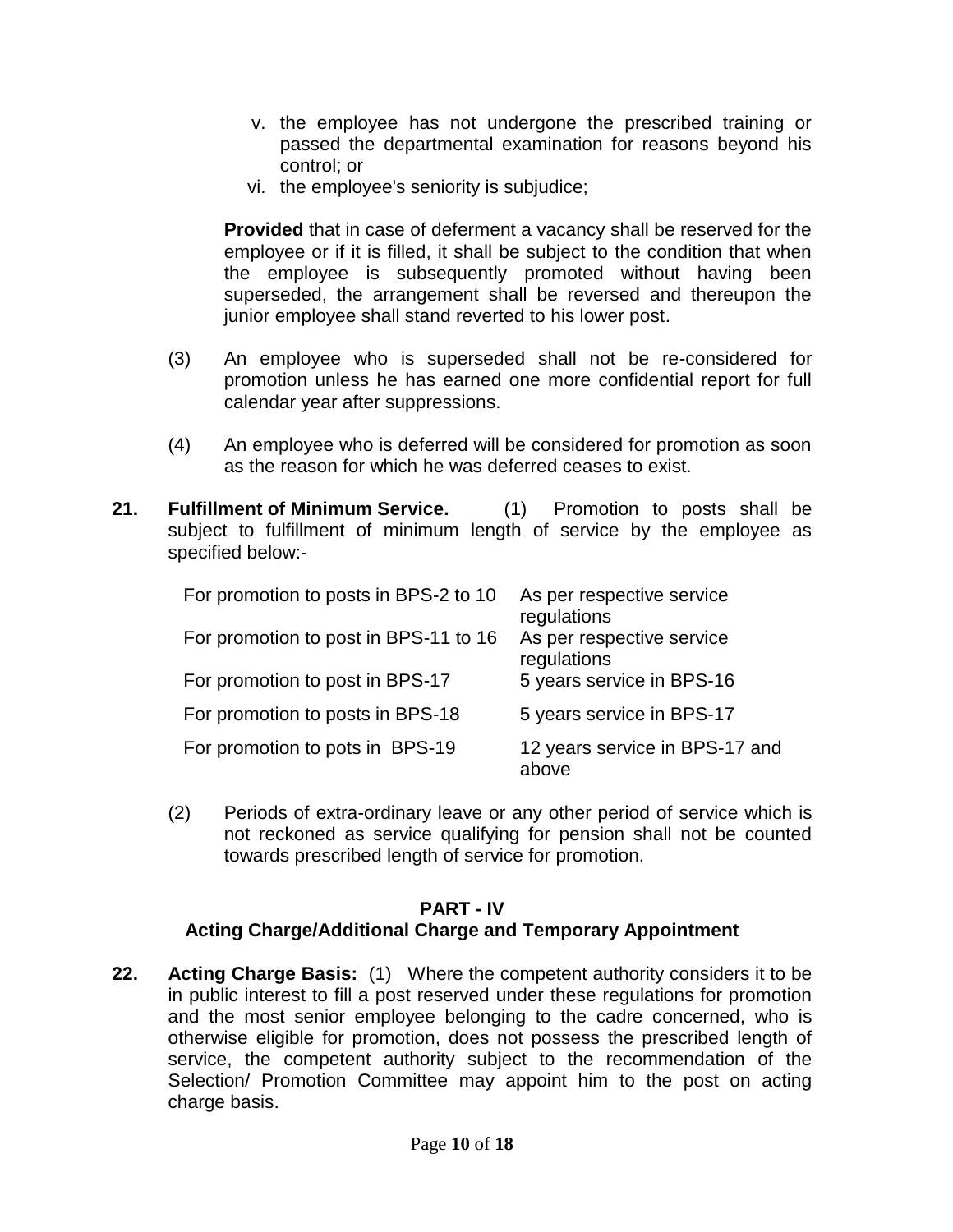Provided that no such appointment shall be made, if the prescribed length of service is short by more than 3 years.

- (2) Acting charge appointment shall be made against posts which are likely to remain vacant for a period of six months or more.
- (3) On appointment on acting charge basis, the employee will assume full responsibilities of the post and exercise all statutory, administrative and financial powers vested in the regular incumbent of the post.
- (4) Acting charge appointment shall not amount to promotion on regular basis for any purpose including the inter-se-seniority of the incumbents in the cadre, nor shall it confer any vested right for regular promotion to the post held on acting charge basis.
- **23. Additional Charge:** If a post falls vacant and it is not possible to fill it in the prescribed manner, the Director General may entrust additional charge of the vacant post to another employee of the same grade at the same station for a period of three months or less.
- **24**. **Current Charge of higher Post:** The charge of vacant post may be given to the senior most employee in the cadre present at the station, if he is otherwise fit and eligible for promotion, with the approval of the relevant appointing authority;

Provided that the arrangement shall not exceed six months.

# **25. Temporary Appointments in case of impending disaster or emergency: -**

- (1) The Director General may hire a person(s) over and above the sanctioned strength of the Authority on fixed pay on need basis due to exigency of the situation as an interim arrangement for a period not exceeding 90 days on such terms and conditions as may be specified on the recommendation of the HR/Administration Wing.
- (2) The fixed salary of the person(s) so hired shall not exceed the salary of a regular employee of the same category and he shall not be entitled to any fringe benefits.
- **26**. **Appointment of Legal Advisors:** (1) The Authority through its Chairperson may hire for a specific period, Legal Advisor(s), as it may consider necessary on such terms and conditions as it may deem suitable provided that funds for the purpose are available.

(2) The terms and conditions of hiring of Legal Advisor(s) so engaged by the Authority shall be properly determined.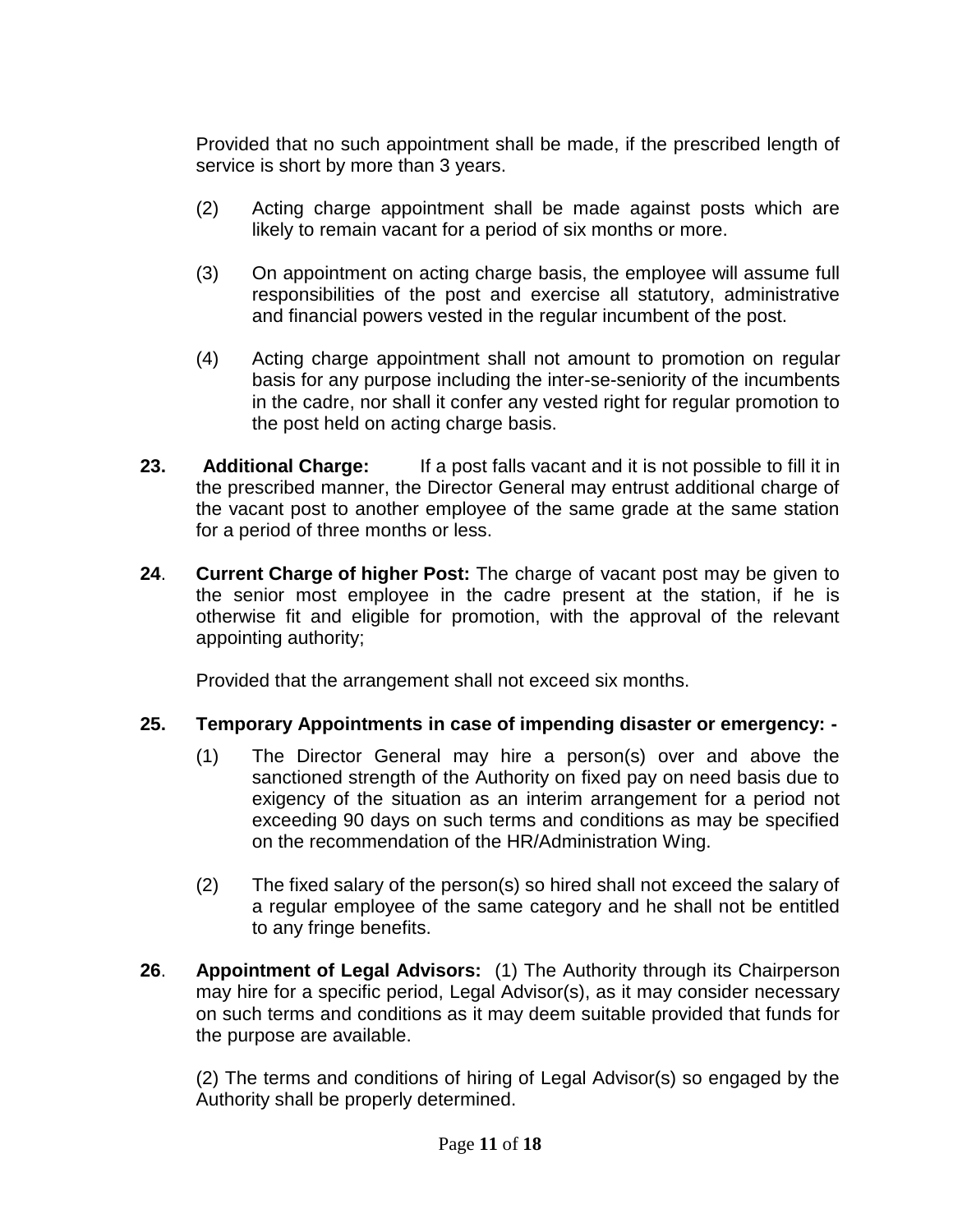## **PART V**

# **Probation and Confirmation**

- **27. Probation Period:** (1) Persons appointed to posts by initial recruitment or promotion shall be on probation for a period of one year.
	- (2) The appointing authority, if considers necessary may extend the probation period for one year as may be specified at the time of appointment.
	- (3) On the successful completion of probation period, the appointing authority shall, by specific order terminate the probation of the officer or official concerned within two months after the expiry of probation period prescribed in sub-clause(1);

Provided that if no specific order regarding termination of the probation period of the official or officer concerned is issued within two months, the period of probation shall be deemed to have been extended under sub-clause (2).

- **28. Confirmation:** (1) An employee appointed by initial appointment or by promotion to a post shall on satisfactory completion of probation be eligible for confirmation.
	- (2) The confirmation shall be made only against a permanent post.
	- (3) Two or more employees shall not be confirmed in the same post and at the same time or in post in which another employee holds a lien.
	- (4) An employee shall be considered for confirmation strictly in order of his seniority.
	- (5) No confirmation shall be made against the post vacated on dismissal, removal or compulsory retirement of an employee until the appeal, if any, against such dismissal, removal or compulsory retirement is conclusively decided.

## **CHAPTER III PART I Posting and Deputation**

**29. Transfer to Equivalent Post:** (1) An employee shall be liable to serve on any equivalent post within the cadre in the Authority's Headquarters or in field offices wherever functioning or set up in future.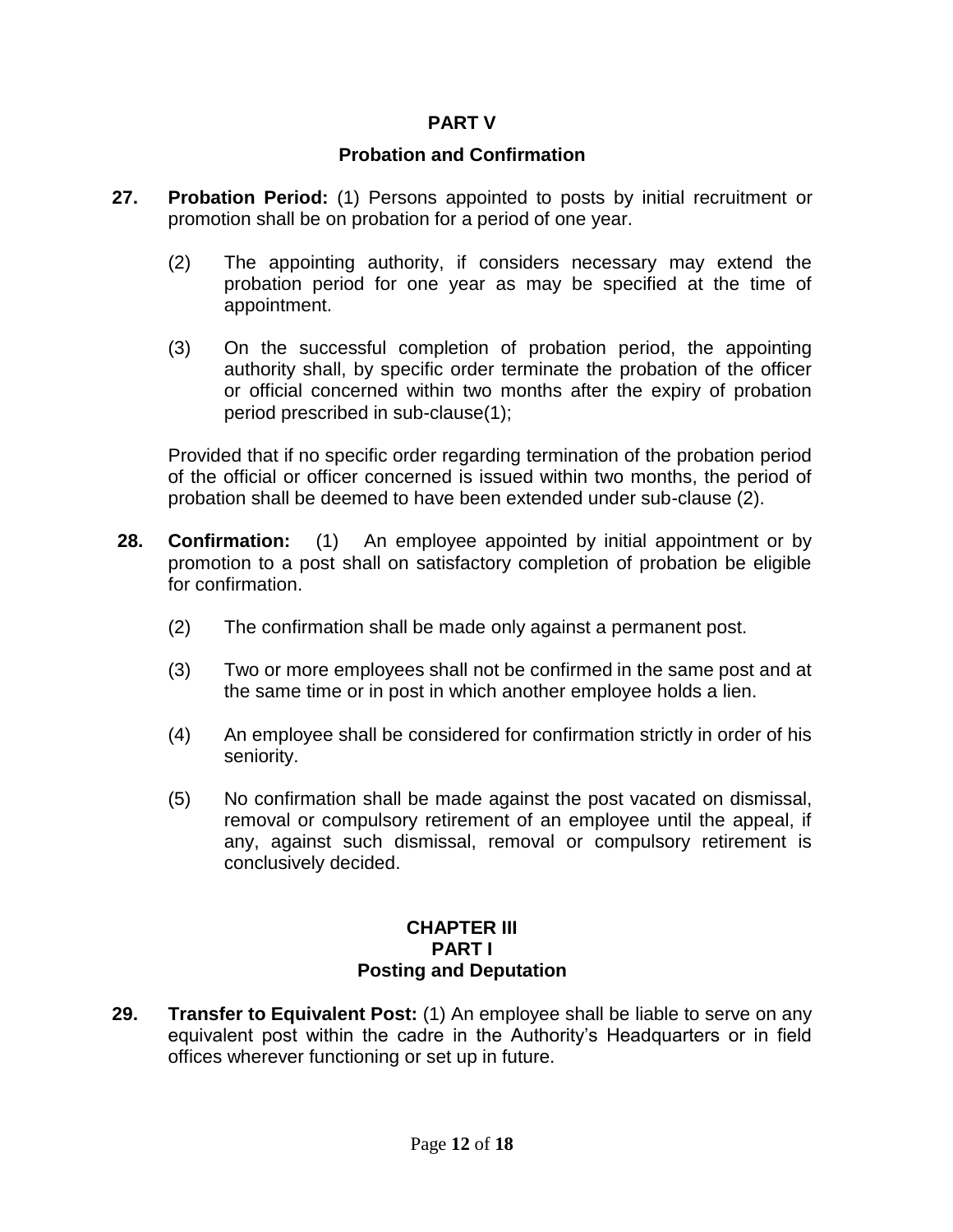- **30. Authority Competent to transfer:** The relevant Appointing Authority shall be competent for posting/transfers of employees within the Authority in their respective jurisdictions.
- **31. Deputation:** (1) Appointment by deputation to a post in the Authority shall be made sparingly and only in the interest of the Authority.
	- (2) The Competent Authority may allow any of its employees to proceed on deputation to the Government Departments or Autonomous Bodies as per Government Policy.
- **32. Conditions of Deputation:** (1) The appointing authority may appoint on deputation a Federal or a Provincial Government servant or an employee of an Autonomous Body set up or managed by such Government who is holding an appointment on regular basis against a relevant equivalent post in Authority.
	- (2) The appointment shall be made with the consent of the lending authority for such period and on terms and conditions as may be mutually agreed between the lending and borrowing entities.
- **33. Deputation within Pakistan:** (1) The Authority may in public interest allow transfer of an employee, who has successfully completed probation period, on deputation, for a period of three years, extendable at the request in writing of the borrowing authority by another two years, to the Federal Government, a Provincial Government or any organization set up or managed/controlled by such Government, on such terms and conditions as may be mutually agreed upon between the lending and borrowing authorities.
- **34. Return to Authority for consideration of promotion:** An employee may be considered for promotion only after he resumes duty in the Authority. The employee shall be given timely intimation when due for promotion so that he can earn at least one performance evaluation report for one year before his case comes up for consideration. If he resumes, his duty his case shall be considered in normal course. If he does not resume his duty in the Authority, his case shall be deferred till his return or on the expiry of period of deputation and earning performance evaluation report for one calendar year after resuming duty.
- **35. Condition for fresh deputation:** An employee who returns from deputation shall not be considered again for deputation until he has served in the Authority for a continuous period of five years.
- **36. Training:** The Chairperson or as the case may be, the Director General may require an employee to undergo such training abroad or within the country respectively for such period and on such terms as he may specify. In case of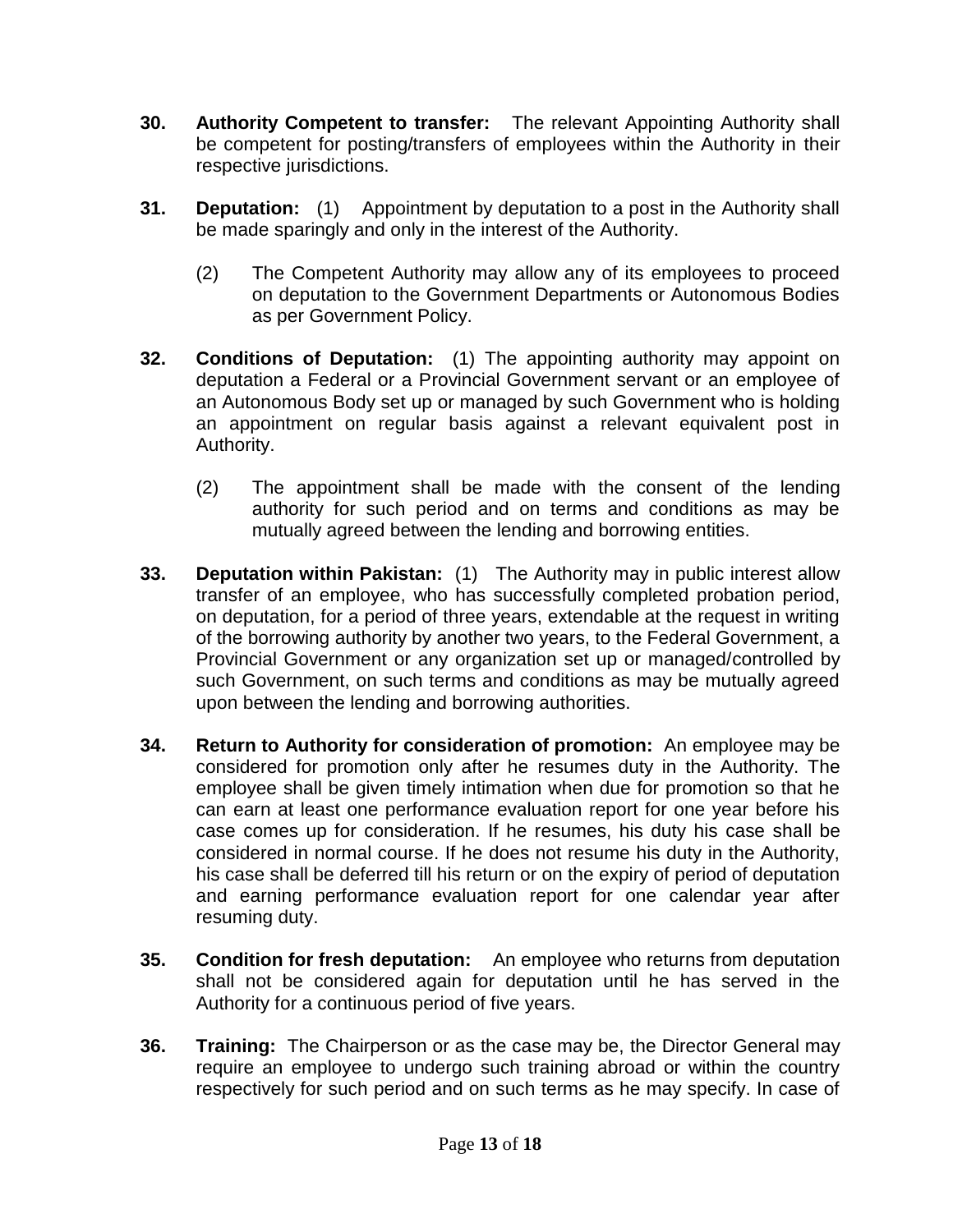foreign training, the trainee shall execute a surety bond to the effect that after completion of the training, he shall serve in the authority for a period of five years, failing which the employee shall pay the cost double to the entire expenditure incurred on his training besides initiation of disciplinary action.

#### **PART II Lien**

- **37. Retention of lien:** On confirmation in a permanent post, an employee shall acquire a lien in that post and shall retain it during the period when he:
	- a) performs duties of that post;
	- b) holds a temporary post other than a post in the cadre to which he was originally appointed;
	- c) holds a post on deputation outside the Authority;
	- d) is on joining time or transfer to another post;
	- e) is under suspension; and
	- f) is on leave duly approved by the competent authority.
- **38. Termination of Lien:** (1) Notwithstanding the consent of an employee, his lien, on a post shall not be terminated until he acquires lien on any other post in the Authority.
	- (2) The lien of an employee, who is reduced in rank or reverted to a lower post as a consequence of disciplinary proceedings, shall be terminated against the post from which he is reduced in rank, or reverted to a lower post, as the case may be.
	- (3) An employee who, through proper channel, joins any other service on regular basis outside the Authority in a government department or an autonomous body or an organization set up or managed by the Federal or Provincial Government after being selected through a regular selection process, shall hold lien against his present post in the authority only for two years or during the period of his probation for the new appointment whichever is less.

## **CHAPTER IV Seniority**

**39. Inter-se-seniority of Employee:** (1) For proper administration of a cadre or post, the appointing authority shall cause to be prepared and maintained a seniority list of the members for the time being of such cadre or holders of such posts, but nothing contained herein shall be construed to confer any vested right to a particular seniority in such cadre or post.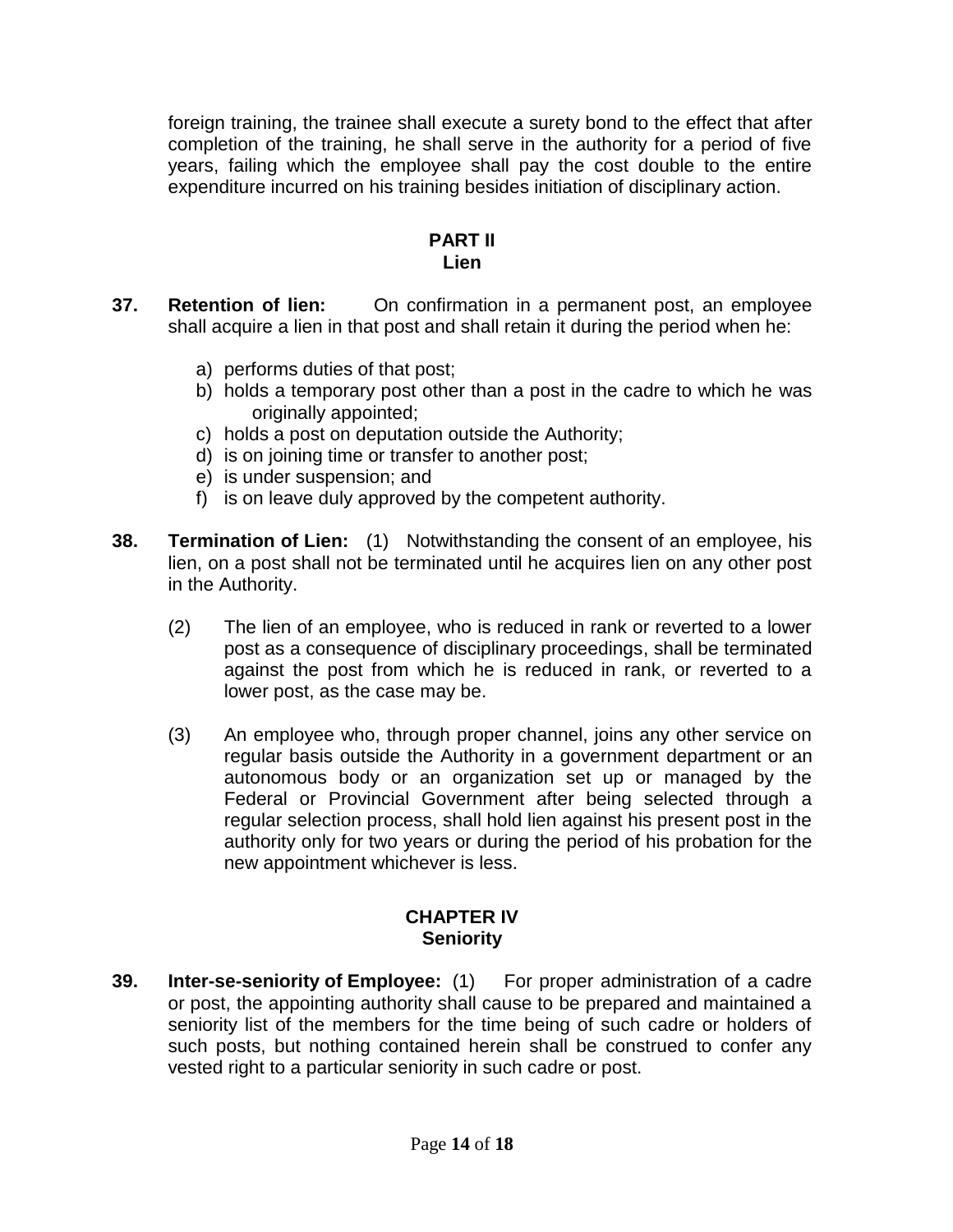- (2) Subject to clause (1) above, seniority of an employee shall be reckoned in relation to other employees belonging to the same cadre or post, whether serving in the same cadre or post or not, as provided in these regulations.
- **40. Inter-se-Seniority on Initial Appointment:** (1) The seniority of an employee on initial appointment to a cadre or post shall take effect from the date of regular appointment to the post to which the employee was initially appointed.
	- (2) Persons initially appointed through an earlier selection process shall rank senior to those appointed through subsequent selection.
	- (3) If two or more persons are appointed through the same selection or recruitment process, their inter-se-seniority shall be determined in order of merit assigned to them by the competent selection forum. If no merit was assigned, the person older in age shall stand senior.
- **41. Inter-se-Seniority on Promotion:** Seniority in a cadre or post to which an employee is promoted, shall take effect from the date of regular promotion to that post;

# *Provided* that:

- a) Employees who are promoted to a higher post on an earlier date shall be senior to those employees who are promoted to such posts on a later date.
- b) Employees selected for promotion to a higher post in one batch shall, on their promotion to the higher post, retain their inter-se-seniority as in the lower post except those superseded; and
- c) An employee eligible for promotion who is inadvertently omitted from promotion in the original reference or whose case is held up in circumstances beyond his control while his juniors are promoted to the higher post shall, on promotion without having been superseded, regain his seniority with the original batch.

# **CHAPTER V PART I**

# **Termination, Reversion and Dismissal**

**42. Termination of service:** (1) The service of an employee may be terminated without notice by the appointing authority during the initial or extended period of probation;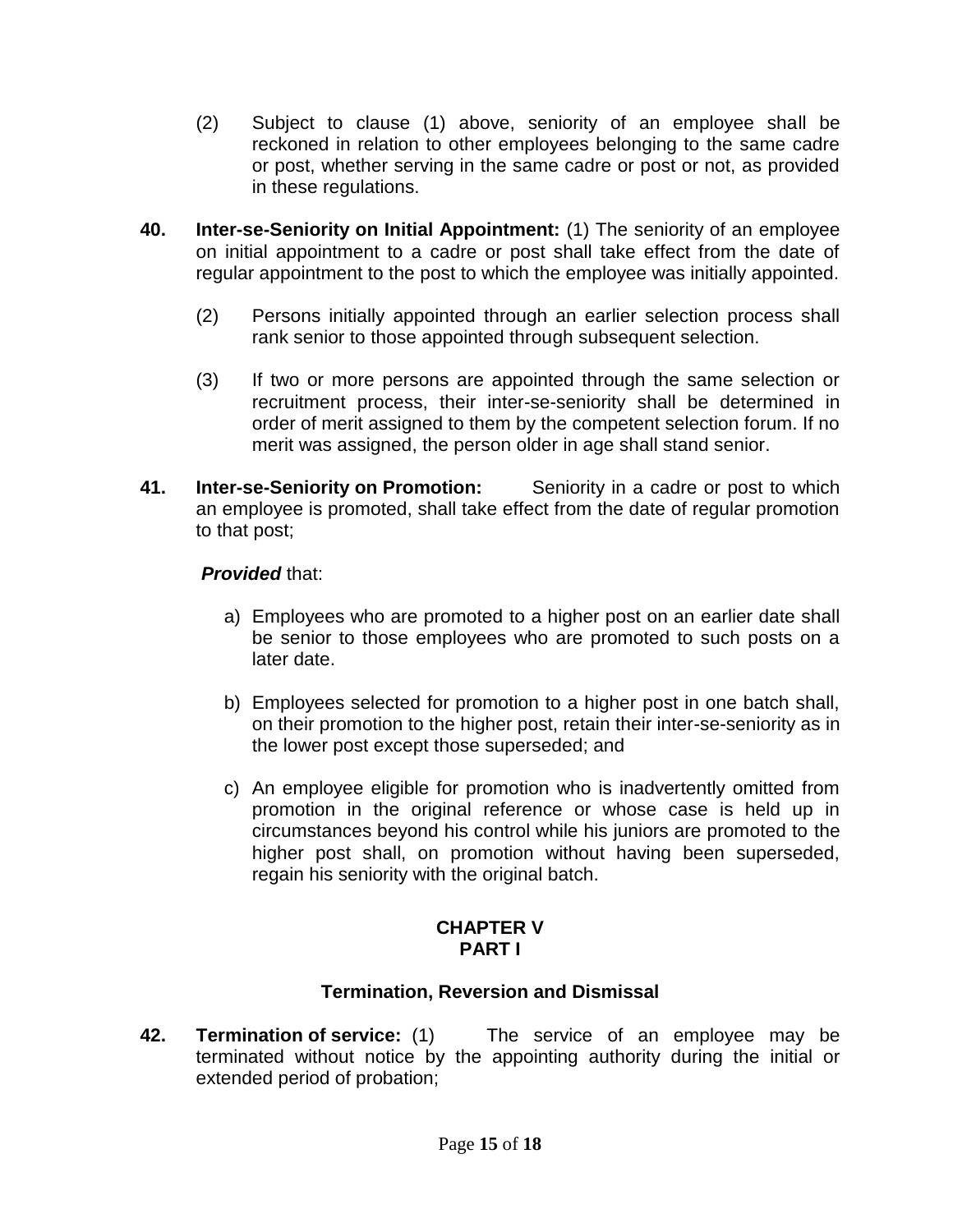Provided that when such an employee is appointed by promotion, his service shall not be terminated but he shall be reverted to his former post.

- (2) Where on the abolition of a post or reduction in the number of posts, the service of an employee is required to be terminated; the services of the junior most employee(s) in such cadre or post shall be terminated.
- (3) Notwithstanding anything contained in clauses (1) and (2) the service of a person in temporary employment shall be liable to be terminated on one month notice or pay in lieu thereof.
- **43. Reversion, Dismissal or Removal from Service:** (1) An employee appointed to a higher post on officiating basis shall be liable to reversion to his lower post;
	- (2) No employee shall be dismissed or removed from service or reduced in rank by an authority subordinate to that by which he was appointed.
	- (3) No employee shall be dismissed or removed from service or reduced in rank until he has been given a reasonable opportunity of showing cause against the action proposed to be taken against him:

*Provided* that this sub-rule shall not be applicable where an employee is dismissed or removed from service on the ground of conduct which has led to his conviction by a court of law.

## **PART II Resignation and Retirement**

- **44. Resignation:** (1) Subject to these regulations, an employee may resign in writing from his post. The resignation shall not become effective unless it is accepted by the appointing authority.
	- (2) If an employee after submission of his resignation is allowed by the competent authority to withdraw it before it is accepted, the resignation shall be deemed to have been withdrawn.
	- (3) The resignation of an employee shall not be accepted if any disciplinary proceedings are being contemplated or are in progress.
	- (4) An employee submitting his resignation shall be required to clear all liabilities or dues payable by him and hand over property and record of the Authority to a nominated person at the time of acceptance of the resignation.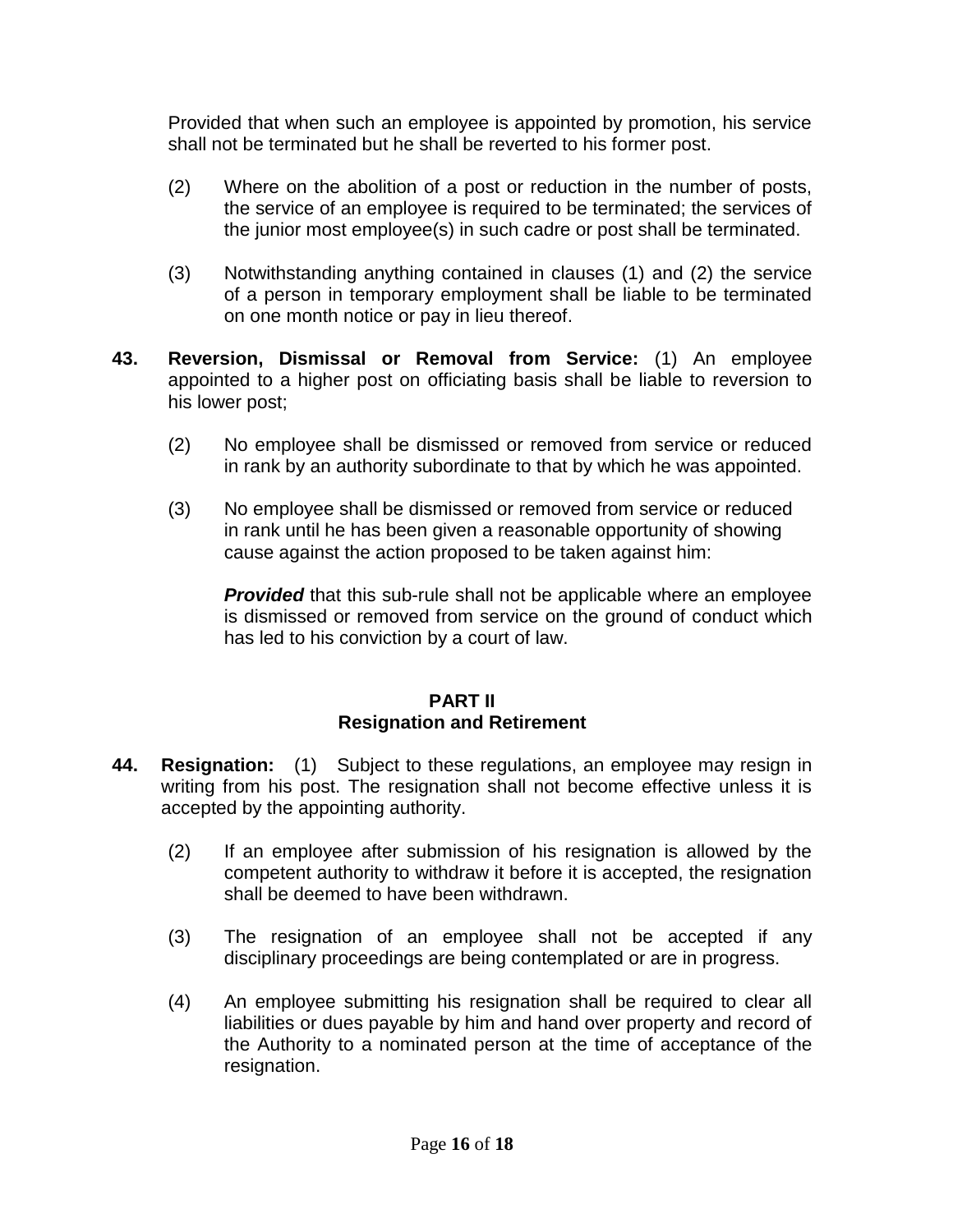- (5) The resignation shall be submitted to the appointing authority by an employee through proper channel which shall be accompanied with original application of resignation along-with inter-alia following information/certification:
	- a) No disciplinary proceeding are pending or being contemplated against him;
	- b) Whether employee is required to serve the Authority for a specified period of time, or any bond or undertaking in connection with the grant to leave, course of instructions or training, etc and if so, whether that period has expired, and if not, whether any money spent on his training is payable/recoverable or has been paid by the employee; and
	- c) All other liabilities and dues, recoverable have been discharged/paid by him.
- **45. Retirement from Service:** An employee shall retire from service on completion of the sixtieth year of his age, provided that the appointing authority may agree on the recommendations of Service Review Board to retire the employee earlier.
- **46. Premature Retirement:** After completion of 25 years service, an employee may be retired with benefits in following circumstances:
	- a) On his own request; or
	- b) On recommendation of the Service Review Board or Committee constituted by the Authority.
- **47. Retirement on Medical Grounds:** (1) An employee who by physical or mental infirmity is declared permanently incapacitated by the Standing Medical Board shall be retired on disability/invalidity basis.
	- (2) An employee will be invalidated within thirty days of the receipt of Medical Certificate or if he is on leave or is granted leave as a special case, on the expiry of such leave whichever may be later.

#### **CHAPTER VI Miscellaneous**

**48. Declaration of Property:** (1) An employee at the time of first appointment in the Authority shall make a declaration of all immovable and movable properties including shares, certificates, securities, insurance policies and